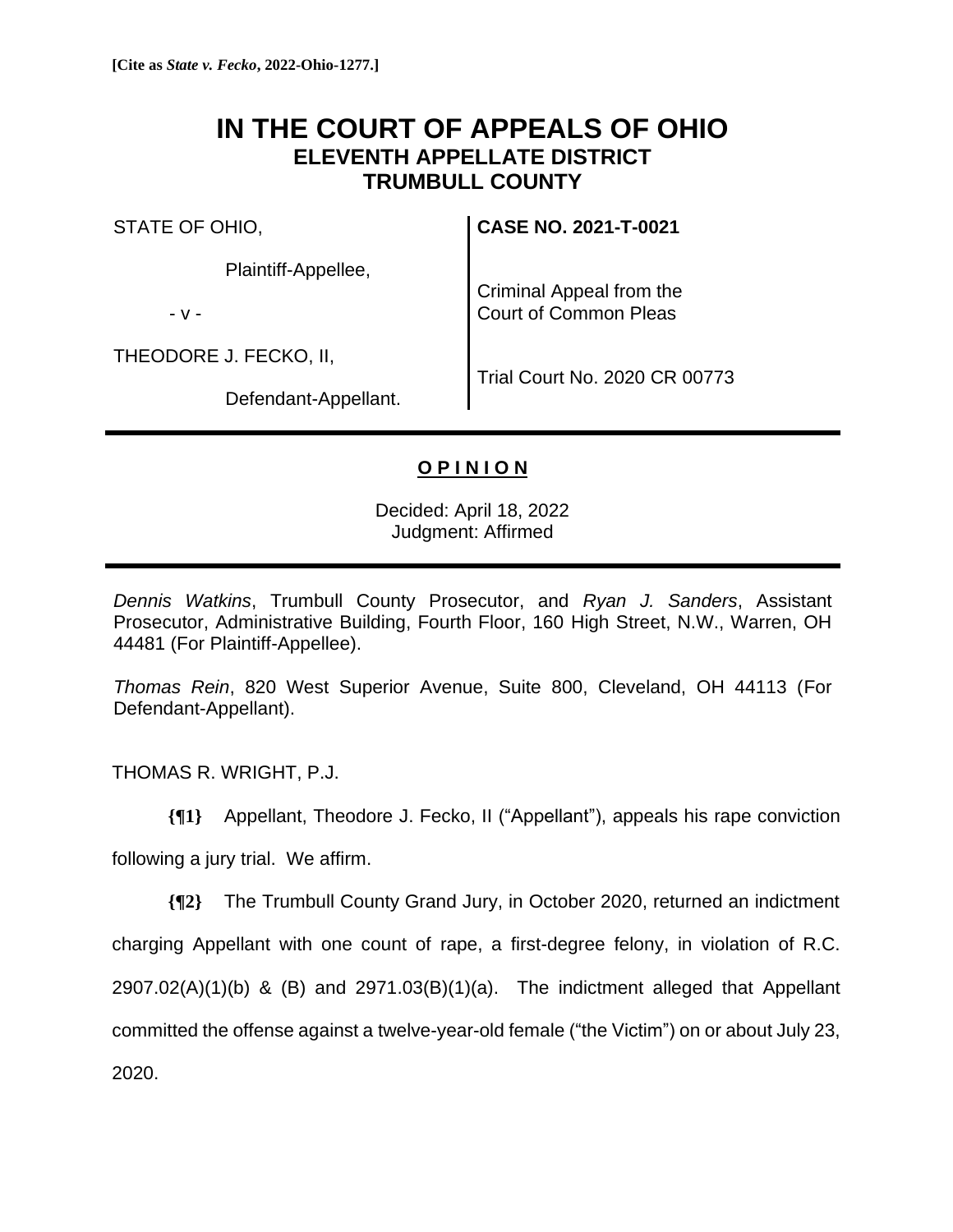**{¶3}** A three-day jury trial was held in April 2021. The prosecution called several witnesses, including the Victim. At the close of the state's case, the defense moved for a judgment of acquittal pursuant to Crim.R. 29, which the trial court denied. Defense counsel requested a jury instruction on the lesser-included offense of gross sexual imposition, which was also denied. The defense rested without presenting any witnesses and unsuccessfully renewed its motion for a judgment of acquittal. The jury returned a guilty verdict. The trial court imposed a mandatory minimum prison term of ten years to a maximum term of life imprisonment and classified Appellant a Tier III Sex Offender. The entry on sentence was journalized April 28, 2021.

**{¶4}** Appellant advances five assignments of error. His first two assigned errors challenge the legal sufficiency and weight of the evidence:

> [1.] The State failed to present sufficient evidence to sustain a conviction against Appellant.

> [2.] Appellant's conviction is against the manifest weight of the evidence.

**{¶5}** "Whether the evidence is legally sufficient to sustain a verdict is a question of law." (Citation omitted.) *State v. Thompkins*, 78 Ohio St.3d 380, 386, 678 N.E.2d 541 (1997); *State v. Davis*, 11th Dist. Lake No. 2019-L-170, 2021-Ohio-237, ¶ 187. "In a sufficiency-of-the-evidence inquiry, the question is whether the evidence presented, when viewed in a light most favorable to the prosecution, would allow any rational trier of fact to find the essential elements of the crime beyond a reasonable doubt." *State v. Dent*, 163 Ohio St.3d 390, 2020-Ohio-6670, 170 N.E.3d 816, ¶ 15, citing *State v. Jenks*, 61 Ohio St.3d 259, 574 N.E.2d 492 (1991), paragraph two of the syllabus. "In essence, sufficiency is a test of adequacy." *Thompkins* at 386.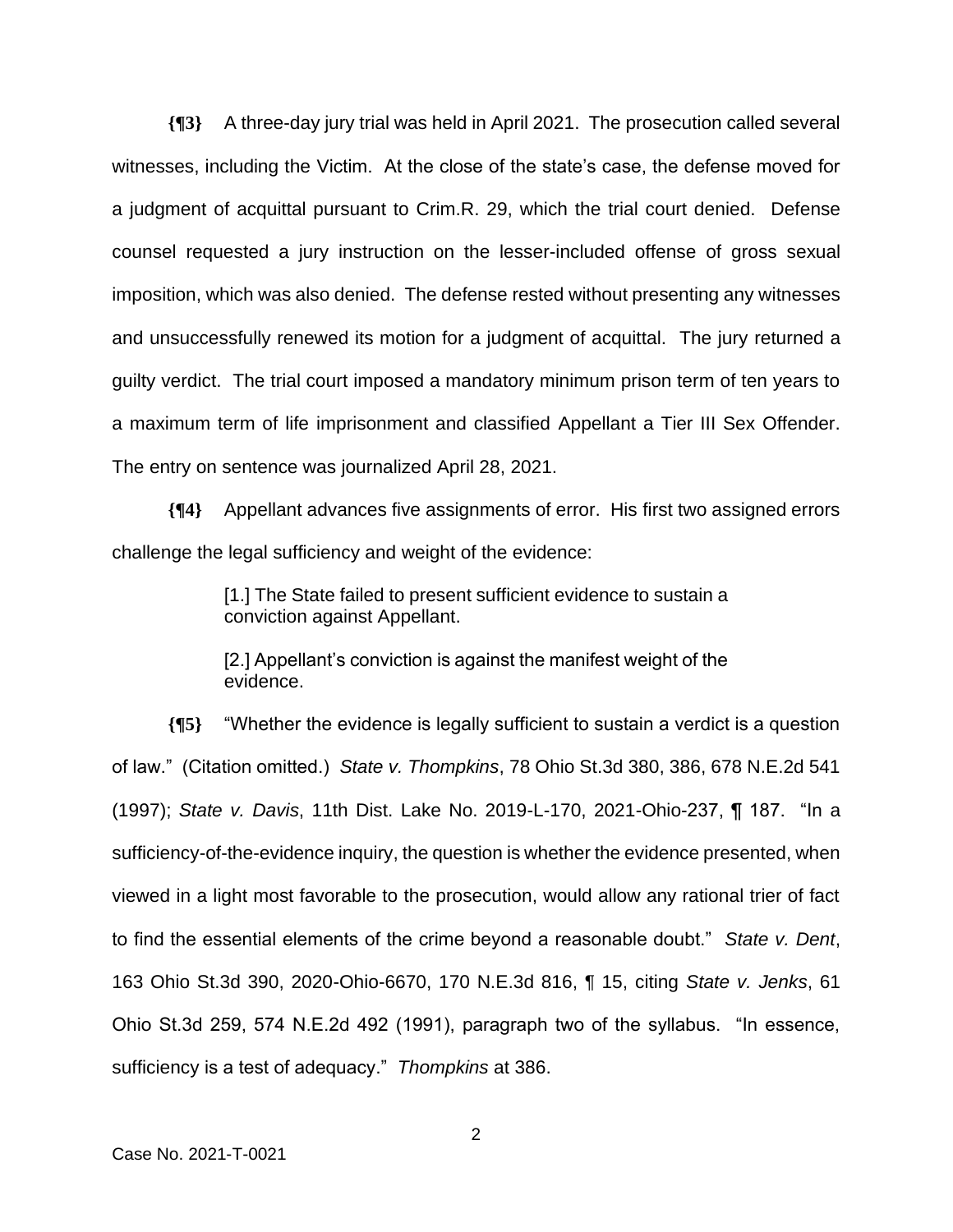**{¶6}** In contrast, a challenge to the manifest weight of the evidence "concerns 'the inclination of the *greater amount of credible evidence* \* \* \* to support one side of the issue rather than the other.'" (Emphasis sic.) *Thompkins* at 387, quoting *Black's Law Dictionary* 1594 (6th Ed.1990). In reviewing the manifest weight of the evidence, we must "consider the entire record, including the credibility of the witnesses, the weight of the evidence, and any reasonable inferences, and determine whether '"the [jury] clearly lost its way and created such a manifest miscarriage of justice that the conviction must be reversed and a new trial ordered."'" *State v. Montgomery*, 148 Ohio St.3d 347, 2016- Ohio-5487, 71 N.E.3d 180, ¶ 75, quoting *Thompkins* at 387, quoting *State v. Martin*, 20 Ohio App.3d 172, 175, 485 N.E.2d 717 (1st Dist.1983); *State v. Settle*, 2017-Ohio-703, 86 N.E.3d 35, ¶ 51 (11th Dist.)

**{¶7}** A conclusion that the jury verdict is not against the manifest weight of the evidence necessarily means it was supported by sufficient evidence. Thus, the appellate court need not engage in a separate analysis of sufficiency if it determines the verdict is not against the manifest weight. *State v. Masters*, 11th Dist. Lake No. 2019-L-037, 2020- Ohio-864, ¶ 17.

**{¶8}** To convict Appellant of rape as charged in the indictment, the state was required to prove the following elements beyond a reasonable doubt: "No person shall engage in sexual conduct with another who is not the spouse of the offender \* \* \* when \* \* \* [t]he other person is less than thirteen years of age, whether or not the offender knows the age of the other person." R.C. 2907.02(A)(1)(b). For present purposes, "sexual conduct" means "without privilege to do so, the insertion, however slight, of any part of the body \* \* \* into the vaginal \* \* \* opening of another." R.C. 2907.01(A).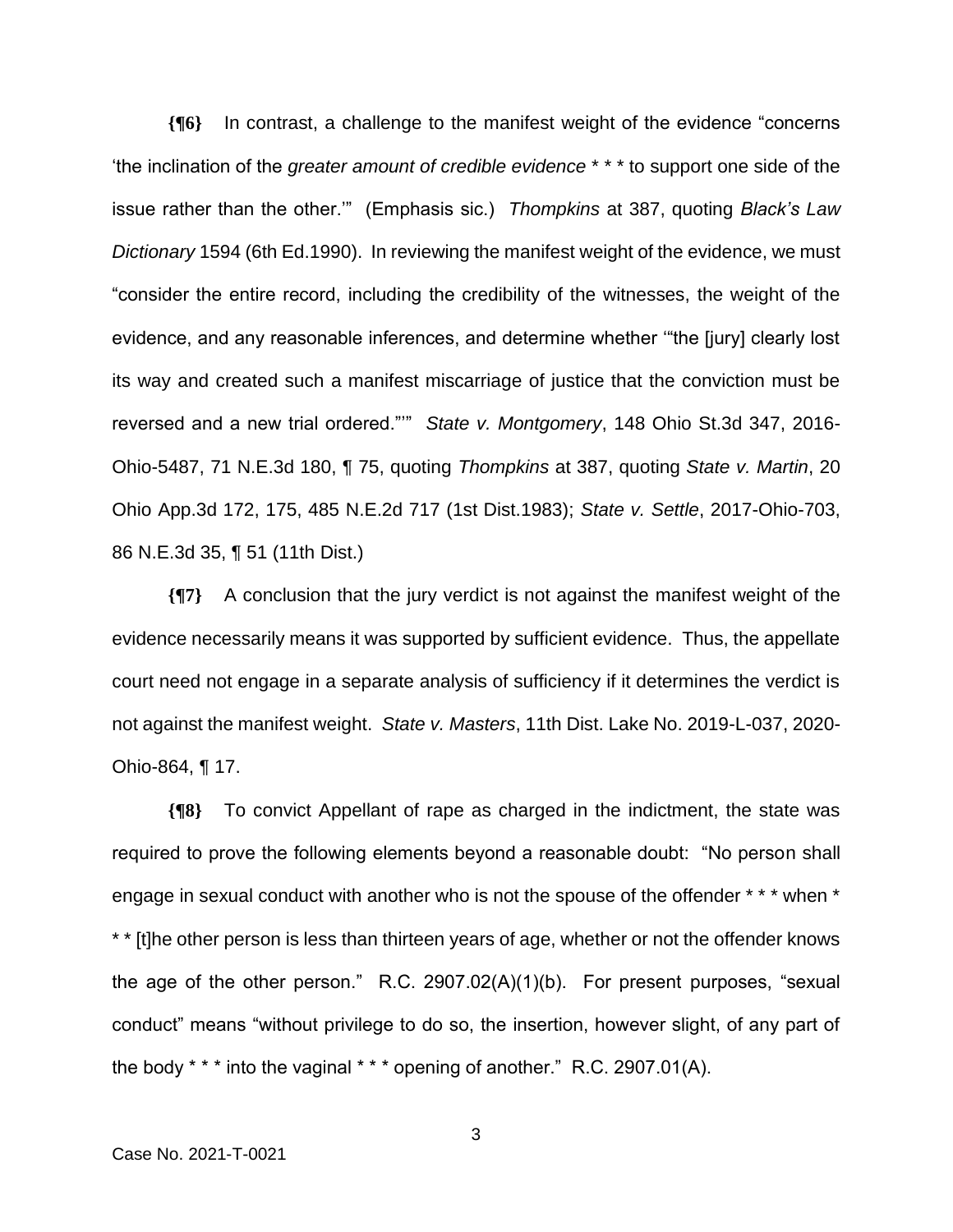**{¶9}** Testimony from trial witnesses revealed the following:

**{¶10}** The incident occurred on July 23, 2020, at which time the Victim was twelve years old. The Victim lives with her mother, stepfather, and three younger brothers. Appellant lived with his mother ("Neighbor") behind the Victim and her family; their backyards abut. Appellant's nine-year-old niece ("Niece"), who is also Neighbor's granddaughter, was visiting that week. The night of July 22, 2020, the Victim and Niece had a sleepover at Appellant and Neighbor's house. The next day, Appellant took Niece and the Victim with him to run errands and then swimming at Mill Creek Park. Appellant took pictures of the girls on his phone while they were swimming and jumping into the creek.

**{¶11}** The Victim testified that when they returned to Appellant and Neighbor's house that afternoon, the girls looked at the pictures on Appellant's phone. The Victim felt that a few of them were inappropriate and made her uncomfortable because they were taken of her from behind when jumping into the creek. She took Appellant's phone and deleted three of the pictures. The Victim identified these pictures for the jury, including those that she had deleted, which had been extracted from the phone by a computer forensic specialist at the Ohio Bureau of Criminal Investigation.

**{¶12}** The girls later wanted to watch television, but Neighbor was using the television in the living room. They went to the only other television in the home, which was in Appellant's bedroom. Appellant was asleep in his bed. Niece laid down beside Appellant, with her feet at his head, and the Victim sat on the foot of the bed. The girls then began watching TikTok videos on the Victim's cell phone. So that both girls could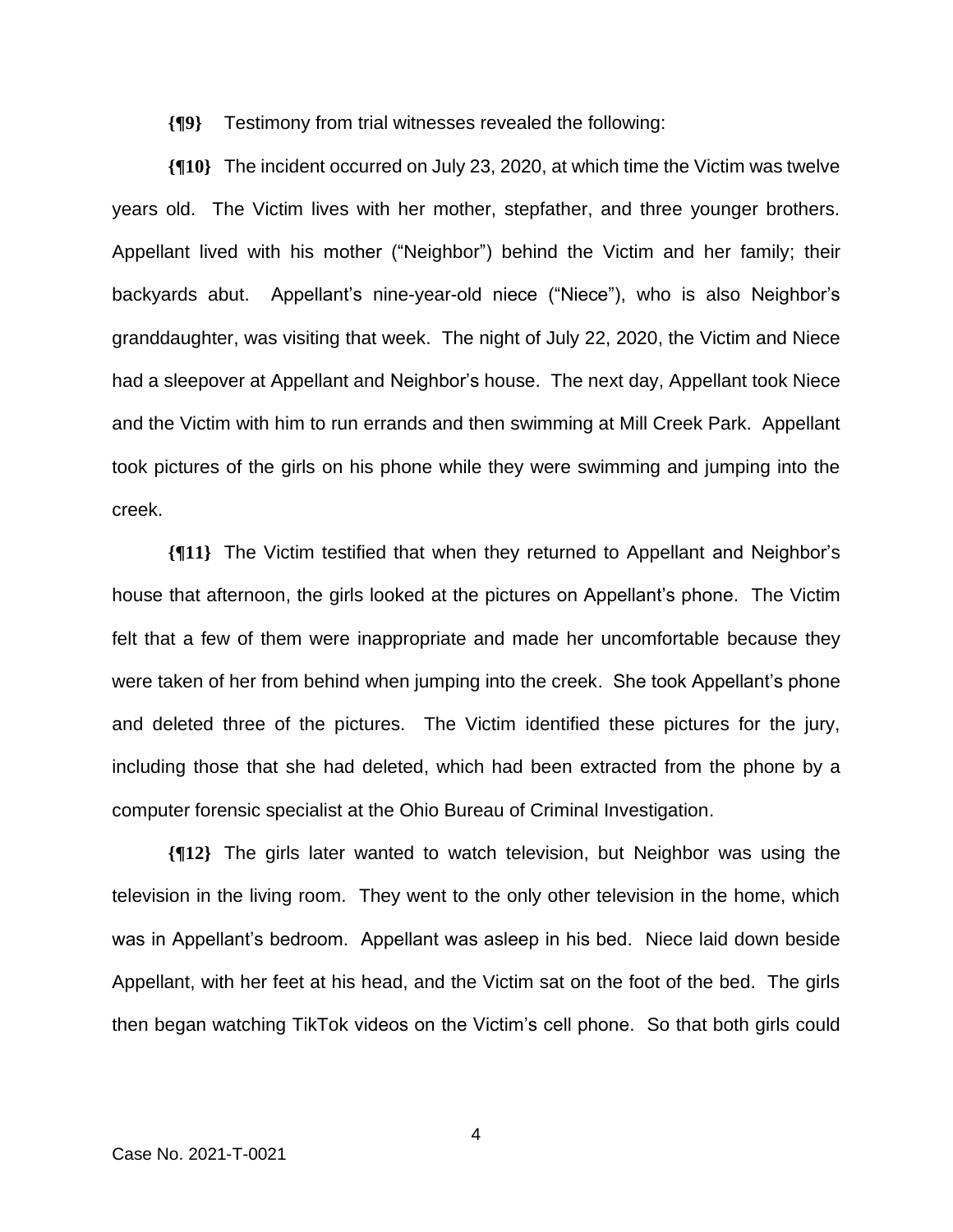see the screen, the Victim laid back on the foot of the bed, but with her feet still off the bed.

**{¶13}** During this time, according to the Victim's testimony, Appellant snoozed his phone alarm a few times. At one point, Appellant shifted in the bed, reached down, and touched the Victim's breast under her overalls. The Victim asked Niece if she saw what happened; Niece responded, "saw what." The Victim said "nothing," and moved over a little bit further from Appellant. Appellant reached over and touched the Victim's breast again. This time, the Victim said nothing. She looked over at Appellant, whose eyes were closed as if he were asleep.

**{¶14}** Niece then left the bedroom to use the bathroom. The Victim testified that Appellant got out of bed, put a shirt on, turned around from his dresser to stand in front of her, put one of his hands up the leg opening of her overall shorts, put his hand inside her underwear, touched her "private part," and then put his finger "in" her "private part." She testified that she "felt it" inside and that it felt "weird and uncomfortable." The Victim kicked Appellant in the stomach and ran out of the house.

**{¶15}** Back at her house, the Victim called her mother ("Mother") and then her stepfather ("Stepfather") to come home. She told Stepfather what happened, who said they were coming back home. The Victim then saw Appellant leave his house, so she ran over to retrieve her sleepover bag from Neighbor's house. The Victim then hid in her parents' bedroom until they came home.

**{¶16}** Mother and Stepfather both testified that the phone calls from their daughter were frantic and hysterical, that she was crying and screaming for them to come home, and that they had never heard her so upset. Mother testified that they found the Victim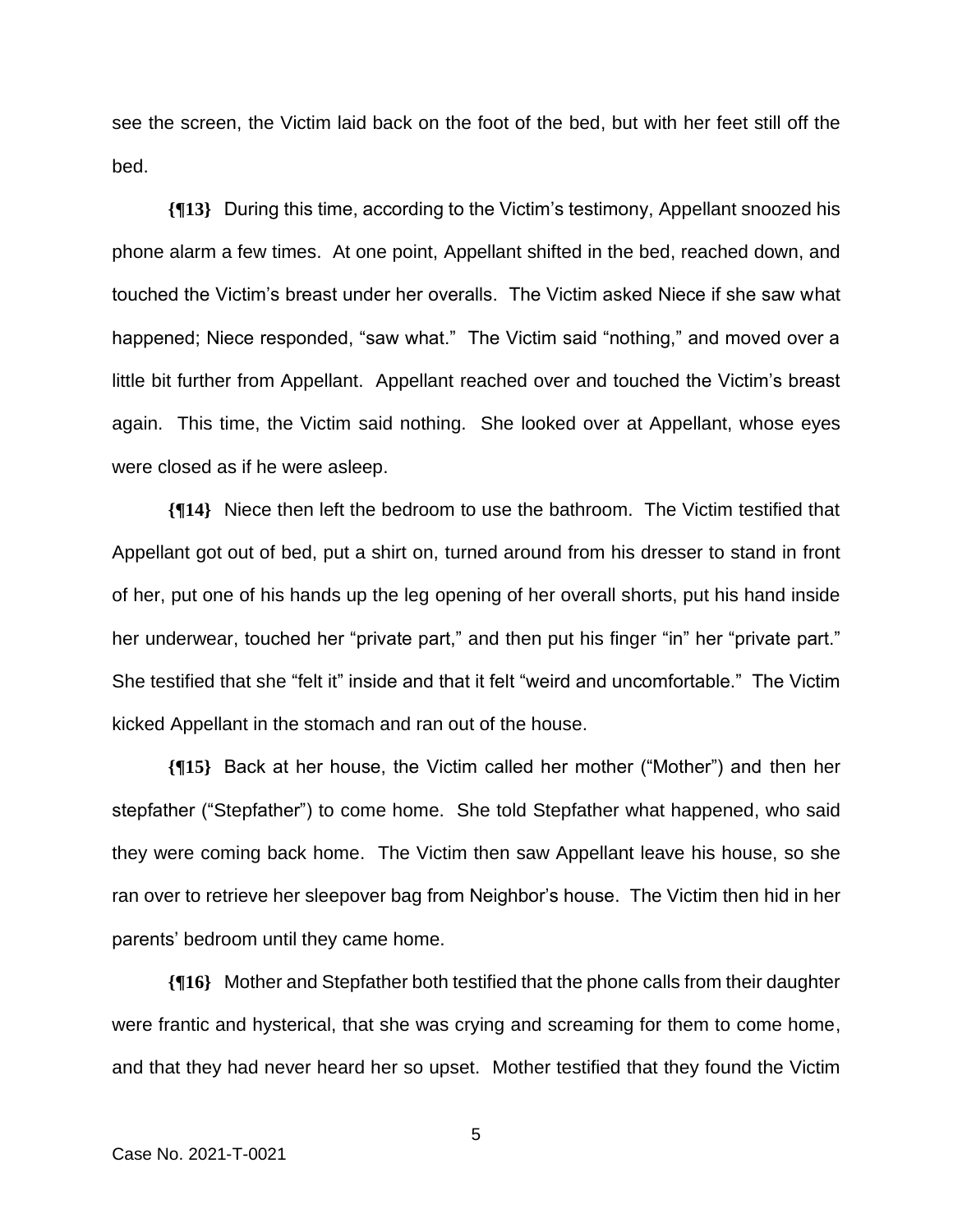in their bedroom when they returned home; that she was hysterical, shaking, and crying. Stepfather testified that the Victim told him over the phone that Appellant "touched me," and when they returned home, she told him that Appellant "touched me down there." After talking with her some more about what happened, Stepfather went immediately to the Neighbor's house. Appellant was no longer there; Neighbor gave him Appellant's phone number. Stepfather called him multiple times and left a voicemail, but Appellant never answered or returned the calls.

**{¶17}** When Stepfather returned to the house, Mother called 911. After speaking with the police, Mother took the Victim to Akron Children's Hospital in Boardman for an examination. They spoke with a social worker, together and separately. The Victim's great aunt also met them at the hospital and was present during the exam. Mother took her daughter to the hospital's Child Advocacy Center for a follow-up appointment a few days later.

**{¶18}** Mother testified that her daughter's behavior changed since the incident: she quit cheerleading, her grades dropped from As and Bs to Ds and Fs, she is scared of people and does not like to be touched, and her counseling appointments increased to twice per week. Stepfather also testified that the Victim has changed since the incident: she appears more fearful, especially of males, and is quieter than before.

**{¶19}** Dr. James Rechtenwald was a pediatrician on duty in Akron Children's emergency room when the Victim arrived on July 23, 2020. Dr. Rechtenwald testified to the Victim's narrative, which informed his decision to obtain an evidence collection kit. The Victim reported to the doctor that Appellant touched her breasts while she was watching TikTok videos with a friend and that Appellant put his finger inside of her. During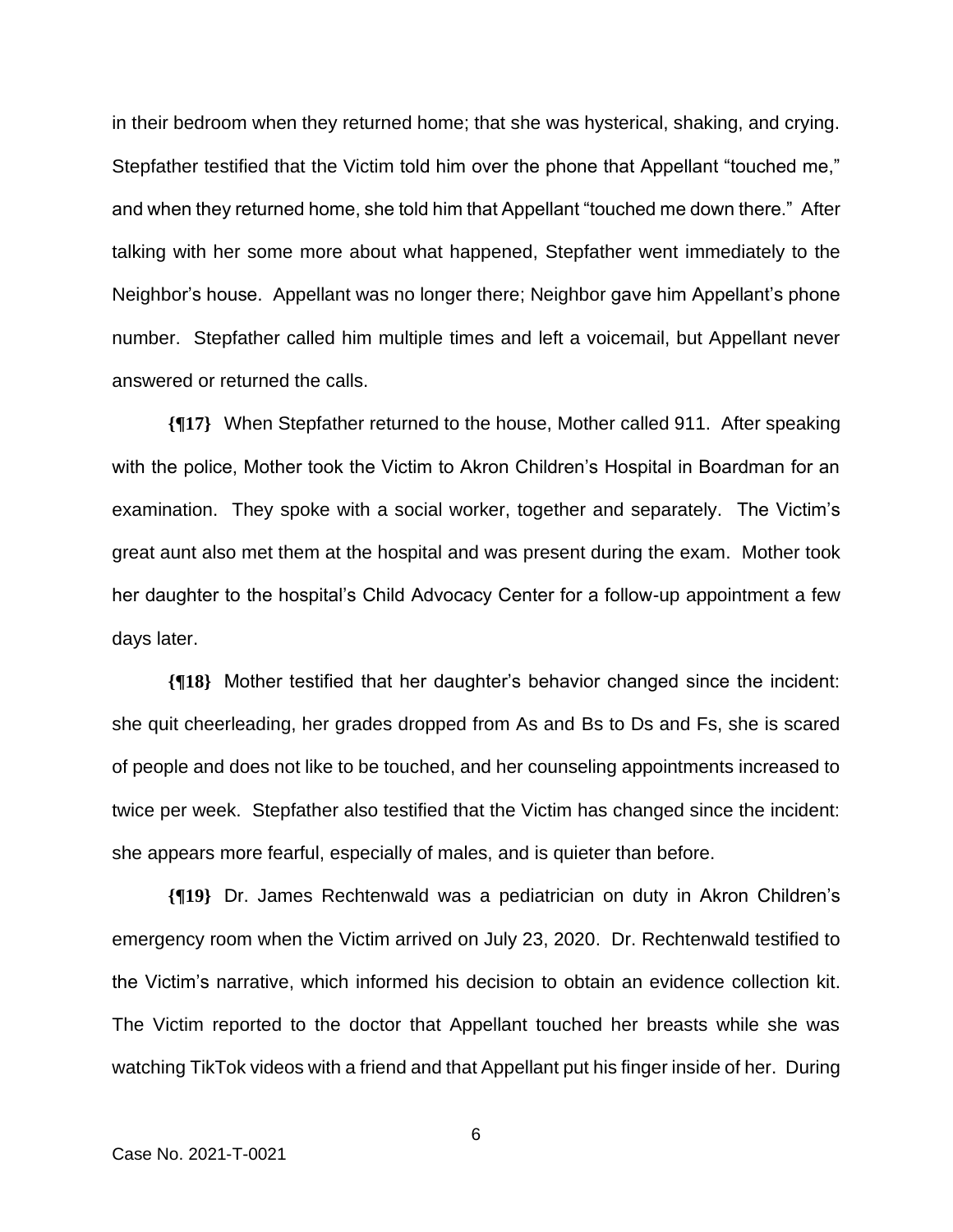his exam, Dr. Rechtenwald found no injuries to the Victim. He testified that this is normal in cases of digital penetration. Celestina Walters, an emergency room nurse at Akron Children's, assisted Dr. Rechtenwald with the evidence collection kit. Nurse Walters testified that they collected swabs and a DNA standard from the Victim's person, as well as the clothes she was wearing. The Victim was referred to the Child Advocacy Center at Akron Children's.

**{¶20}** Mary Wojciak, a social worker employed by Akron Children's for the past two years, also met with the Victim that evening. Ms. Wojciak testified that she has a master's degree in public administration, a master's degree in social work, and has been a licensed social worker since 2007. Prior to her employment at Akron Children's, Ms. Wojciak was a case worker and investigator with Trumbull County Children Services for 31 years. She is also a trained forensic investigator in all 50 states. At Akron Children's, her duties include interviewing any child who reports to the emergency room due to physical or sexual assault.

**{¶21}** On July 23, 2020, Ms. Wojciak interviewed the Victim, without Mother present, when she arrived at the emergency room. The Victim informed her that Appellant had touched her breast area over her shirt and her vaginal area with his finger while she was lying on the bed with Appellant and Niece. Specifically, the Victim told her that Appellant went through her shorts, under her underwear, and into her vagina.

**{¶22}** On July 28, 2020, Ms. Wojciak conducted the follow-up forensic interview with the Victim at the Child Advocacy Center. The interview was audio and video recorded and observed through a one-way mirror by a nurse practitioner. The Victim told Ms. Wojciak that Appellant touched her breast area while they were lying on the bed, then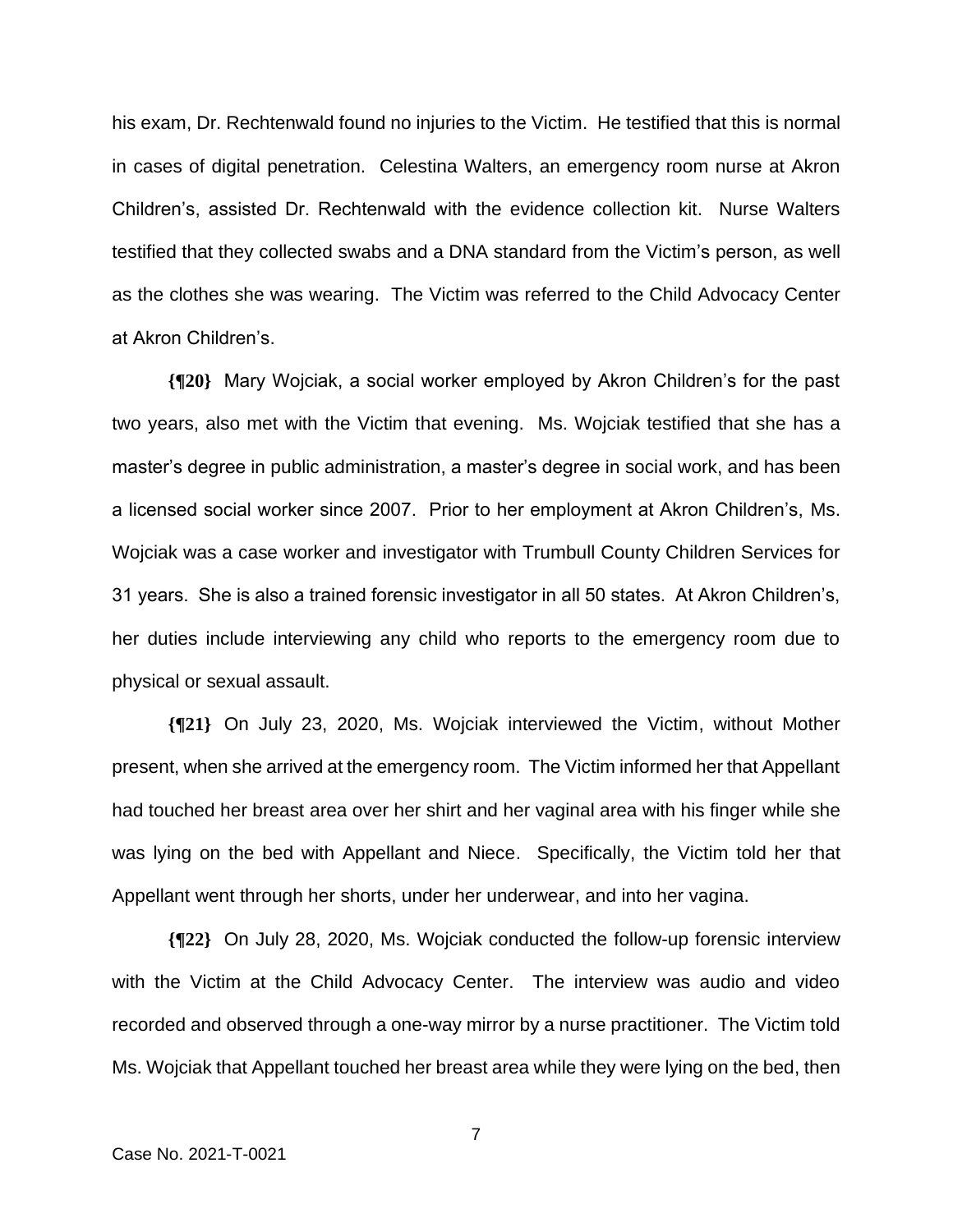Niece left the room. The Victim said that she had a leg up on the bed when Appellant then got up and put his hand into the pant leg of her overall shorts, under her underwear, and into her private area. Ms. Wojciak testified that the Victim was talkative during the interview but would get sullen, ask for her mom, and put her head down when questioned about the incident with Appellant.

**{¶23}** Ms. Wojciak testified that, based on her experience conducting hundreds of forensic interviews with children who have experienced sexual assault, it is not unexpected for the children to become sad and tired of talking about the assault because it recreates the trauma they experienced. When questioned about the slight differences in the Victim's recitations of the assault, Ms. Wojciak testified about "incremental disclosures," explaining that it is not unusual for children to add details about the assault as time goes on and that children disclose limited information based upon the questions asked, depending on the child's comfort level.

**{¶24}** The forensic interview was observed through a one-way mirror by Nurse Practitioner Monique Malmer. Ms. Malmer testified that she has been a registered nurse since 1993, a certified nurse practitioner since 2014, and is currently enrolled in a doctorate program for nursing with a focus on sexual violence. After completing six months of training in the Child Advocacy Center, she was deemed an expert examiner for physical abuse by her collaborating physician and an expert examiner for sexual abuse by the Ohio Attorney General. She has worked at the Center since 2016, during which time she has personally examined approximately 3,000 children, over 2,000 of whom reported sexual abuse.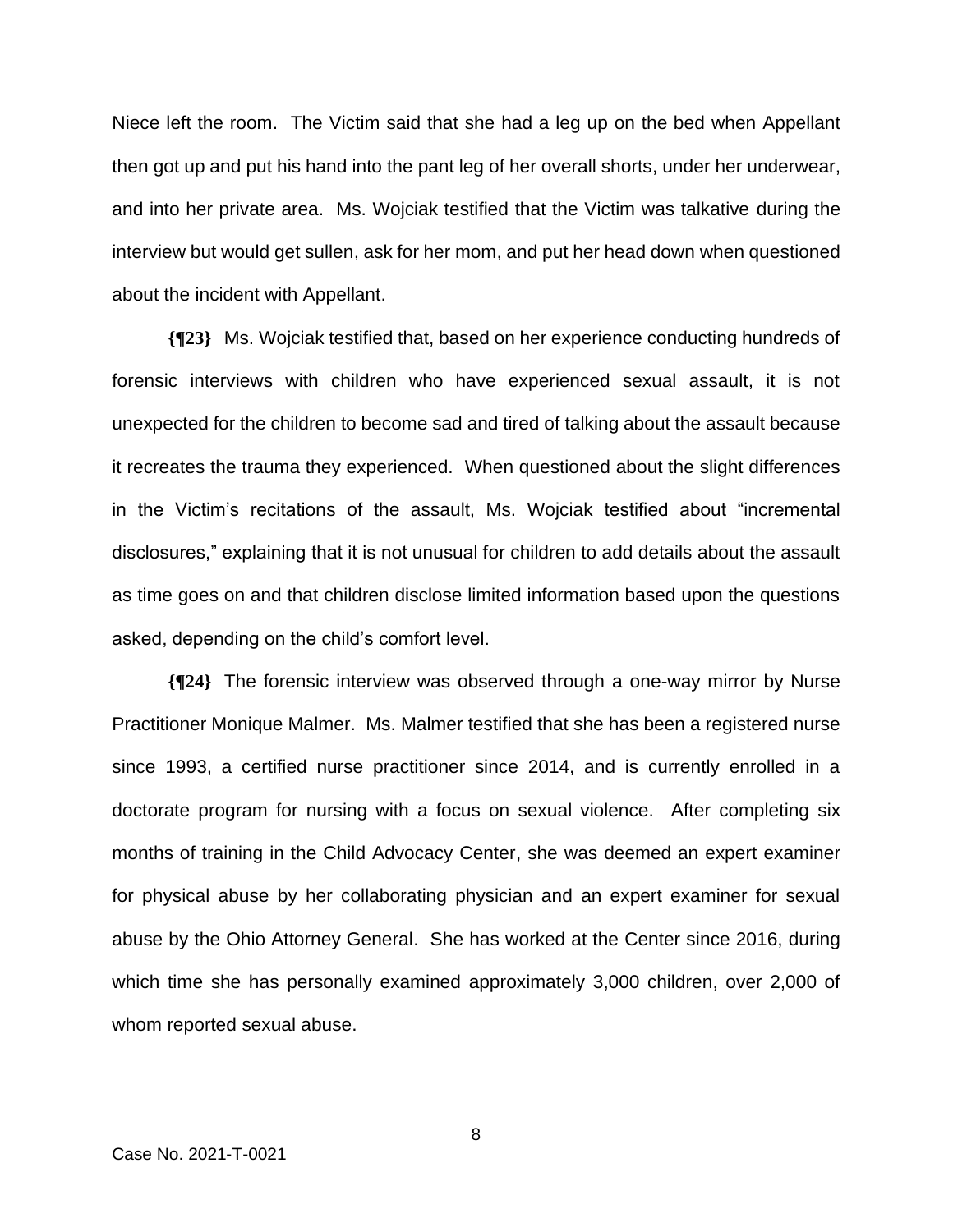**{¶25}** Ms. Malmer testified that the Victim's description of digital penetration as "weird" is not unusual for a child of her age and is consistent with her examination of the Victim. She testified extensively as to why the sensations in the vaginal area are different to a child because the body is maturing and physically changing, and that a child does not have the ability to clearly describe the feeling. Ms. Malmer also testified that her findings during her physical examination of the Victim, i.e., the lack of injury or trauma, was not unexpected. She explained that less than ten percent of all victims of penetrating sexual abuse have physical findings and that digital penetration often does not result in physical injury to the female body. She also testified that the normal exam neither negates the Victim's disclosure of sexual abuse nor excludes the possibility of sexual abuse.

**{¶26}** Two forensic scientists from the Ohio Bureau of Criminal Investigation ("BCI") testified as to comparative DNA testing that was performed on samples obtained from Appellant and from the Victim's person and underwear. A mixture of DNA was found on the Victim's underwear: the Victim was the major contributor, but the remaining DNA was insufficient to compare to another individual. Further analysis was conducted on the trace amounts of male DNA obtained from the Victim's underwear, and it was determined that Appellant was not a major contributor to the male DNA. It was also clarified for the jury that it is not uncommon to find a mixture of DNA on underwear due to potential transfer of DNA in circumstances such as cohabitation or commingling of laundry. It was also explained that not all touching involves the shedding of skin cells required to leave DNA on an article of clothing.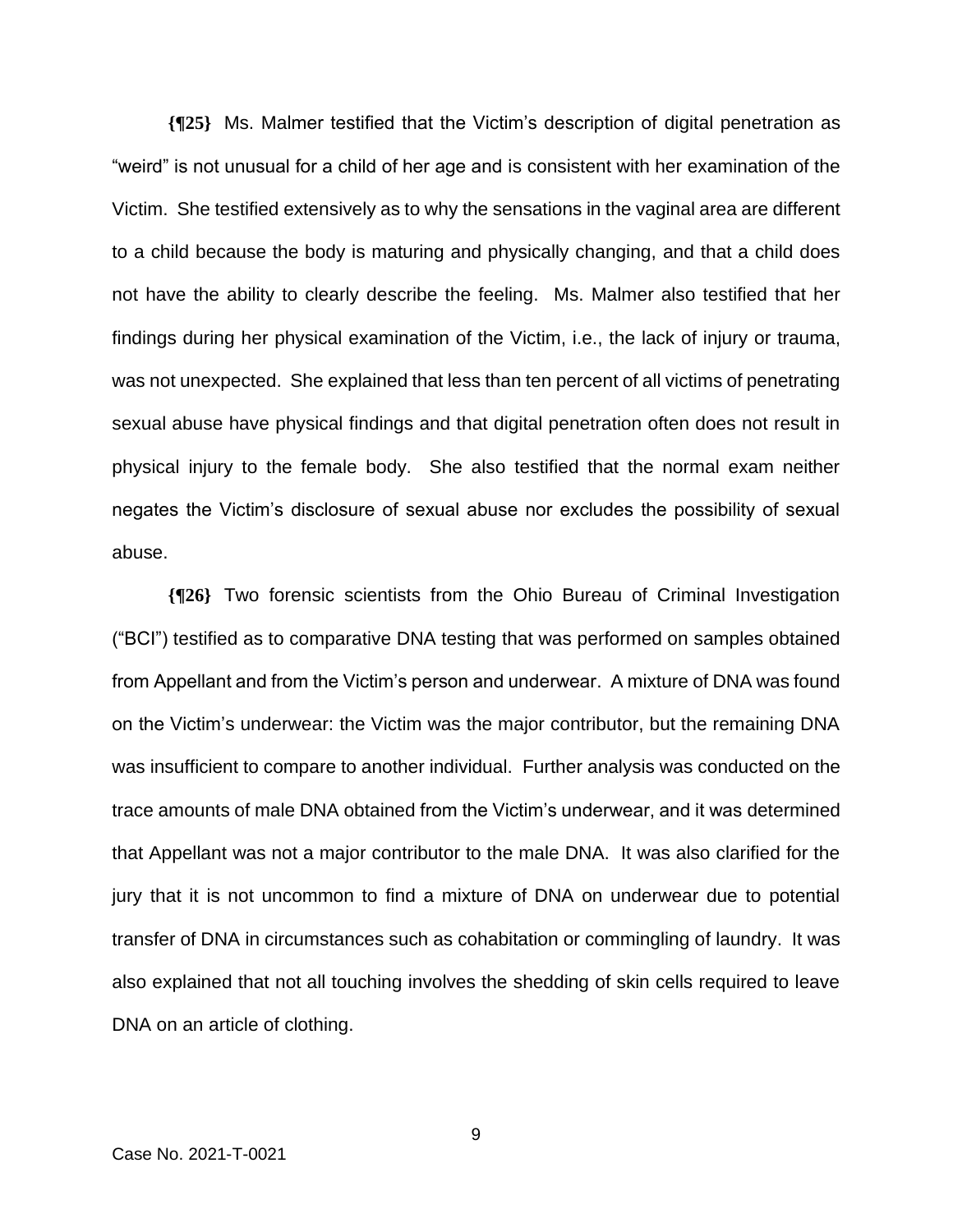**{¶27}** Also introduced at trial was a recorded call initiated by Appellant to his mother, Neighbor, on October 22, 2020, while he was an inmate at the Trumbull County Jail. During the phone call, Neighbor told Appellant that she had heard his DNA *had* been found on the Victim's underwear. Appellant responded, "yeah, it's probably because I just 'whacked off' 20 minutes before that."

**{¶28}** Detective Sergeant Mike Shuster testified that he was assigned to the investigation of the accusations made against Appellant. The day after the incident, July 24, 2020, Appellant met with the detective at the police department. Appellant was aware of the allegations and denied any involvement. Appellant voluntarily provided a DNA sample. Detective Shuster confiscated Appellant's cell phone and provided him with the seizure forfeiture form. Once the detective had obtained a search warrant for the phone, Appellant provided him with the passcode to his phone, and it was sent to BCI. Within the extraction report he obtained from BCI, Detective Shuster found the photos taken of the girls at Mill Creek Park on July 23, 2020, the Victim's phone number saved in Appellant's contact list, and an attempted call to her phone number on July 5, 2020, around 4:00 a.m. Detective Shuster also looked through the Victim's cell phone, with her parents' permission. Appellant's number was not in the Victim's phone, and there was no communication between her and Appellant.

**{¶29}** Appellant contends that the jury's guilty verdict is against the manifest weight of the evidence and supported by insufficient evidence because the Victim's testimony is not corroborated by any other evidence. Corroboration is not necessary, however, and the Victim's testimony, if believed, is sufficient to convict Appellant of rape. *See, e.g., State v. Henderson*, 11th Dist. Trumbull No. 2001-T-0047, 2002-Ohio-6715, ¶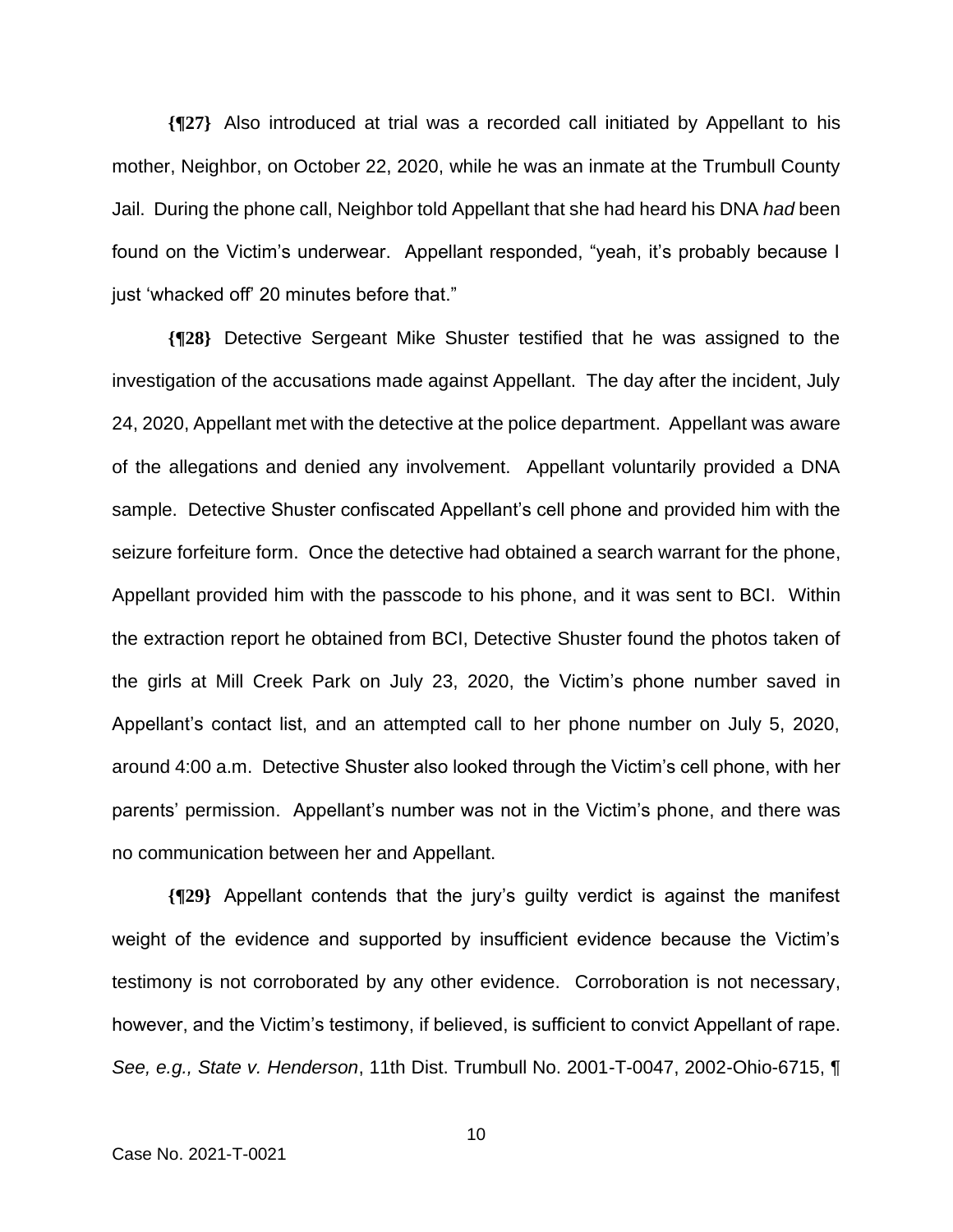36 (the state may prove penetration by either physical evidence and/or witness testimony). And, Appellant's conviction is not against the manifest weight of the evidence. Given the unrebutted testimony, including that of the Victim, we cannot say that the jury lost its way in finding the Victim credible and Appellant guilty of rape as charged. Upon finding that his conviction is not against the manifest weight of the evidence, it is also necessarily supported by sufficient evidence. *See State v. Struble*, 2019-Ohio-4650, 148 N.E.3d 24, ¶ 35 (11th Dist.).

**{¶30}** Appellant's first and second assigned errors lack merit.

**{¶31}** Appellant's third assigned error reads:

[3.] Appellant was denied a fair trial by the witness' improper comments while testifying.

**{¶32}** Appellant claims he was denied a fair trial when two witnesses—social worker Mary Wojciak and nurse practitioner Monique Malmer, who both treated the Victim at the Child Advocacy Center at Akron Children's—were permitted to testify as to their opinions and conclusions in an expert capacity without first being qualified as an expert.

**{¶33}** Pursuant to Evid.R. 702, a witness may testify as an expert if "[t]he witness' testimony either relates to matters beyond the knowledge or experience possessed by lay persons or dispels a misconception common among lay persons"; "[t]he witness is qualified as an expert by specialized knowledge, skill, experience, training, or education regarding the subject matter of the testimony"; and "[t]he witness' testimony is based on reliable scientific, technical, or other specialized information."

**{¶34}** "A trial court's determination as to whether a person qualifies as an expert witness will not be overturned absent an abuse of discretion." *State v. Waskelis*, 11th Dist. Portage No. 2011-P-0035, 2012-Ohio-3030, ¶ 62, citing *State v. Rock,* 11th Dist.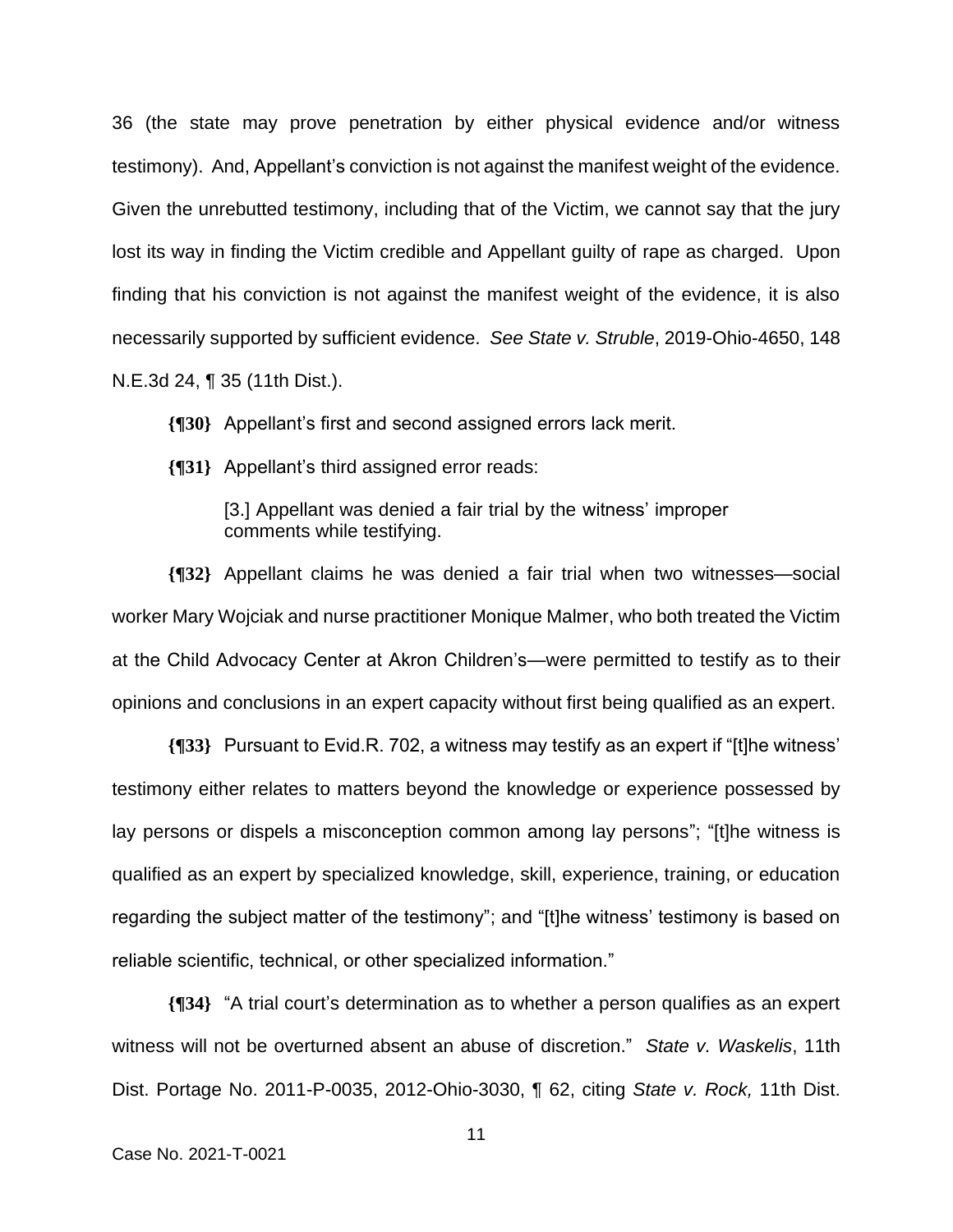Lake No. 2004-L-127, 2005-Ohio-6285, ¶ 74. "Multiple appellate courts in Ohio, including this district, have concluded that a trial court need not expressly state a witness is qualified as an expert before the expert offers opinion testimony." *State v. Brown*, 2013-Ohio-1099, 988 N.E.2d 924, ¶ 20 (11th Dist.), citing *Waskelis* at ¶ 64; *State v. Webb,* 6th Dist. Lucas No. L-90-280, 1991 WL 253811 (Nov. 15, 1991); *State v. Skinner,* 2d Dist. Montgomery No. 11704, 1990 WL 140897 (Sept. 26, 1990); *State v. Washington,* 1st Dist. Hamilton No. C-950371, 1996 WL 164105, \*4-5 (Apr. 10, 1996). "Thus, as long as the record demonstrates no abuse of discretion in allowing the testimony, a reviewing court will not disturb expert testimony 'simply because "magic" words do not appear on the face of the record.'" *Brown* at ¶ 20, quoting *Skinner* at \*7*.* 

**{¶35}** Ms. Wojciak testified that she has conducted hundreds of forensic interviews with children who have experienced sexual assault. She was permitted to testify as to her experience with delayed and incremental disclosure of sexual abuse in children and of their disinterest in retelling their story because it recreates their trauma. Defense counsel raised a general objection to this line of questioning with Ms. Wojciak, stating a proper foundation had not been laid for her ability to answer. The trial court overruled the objection, stating it was subject to cross-examination. During crossexamination, defense counsel attempted to elicit Ms. Wojciak's opinion as to the Victim's truthfulness during her first and second interviews. The trial court sustained the prosecutor's objection.

**{¶36}** Ms. Malmer testified that she has been a registered nurse since 1993, a certified nurse practitioner since 2014, and is currently enrolled in a doctorate program for nursing with a focus on sexual violence; the Ohio Attorney General granted her status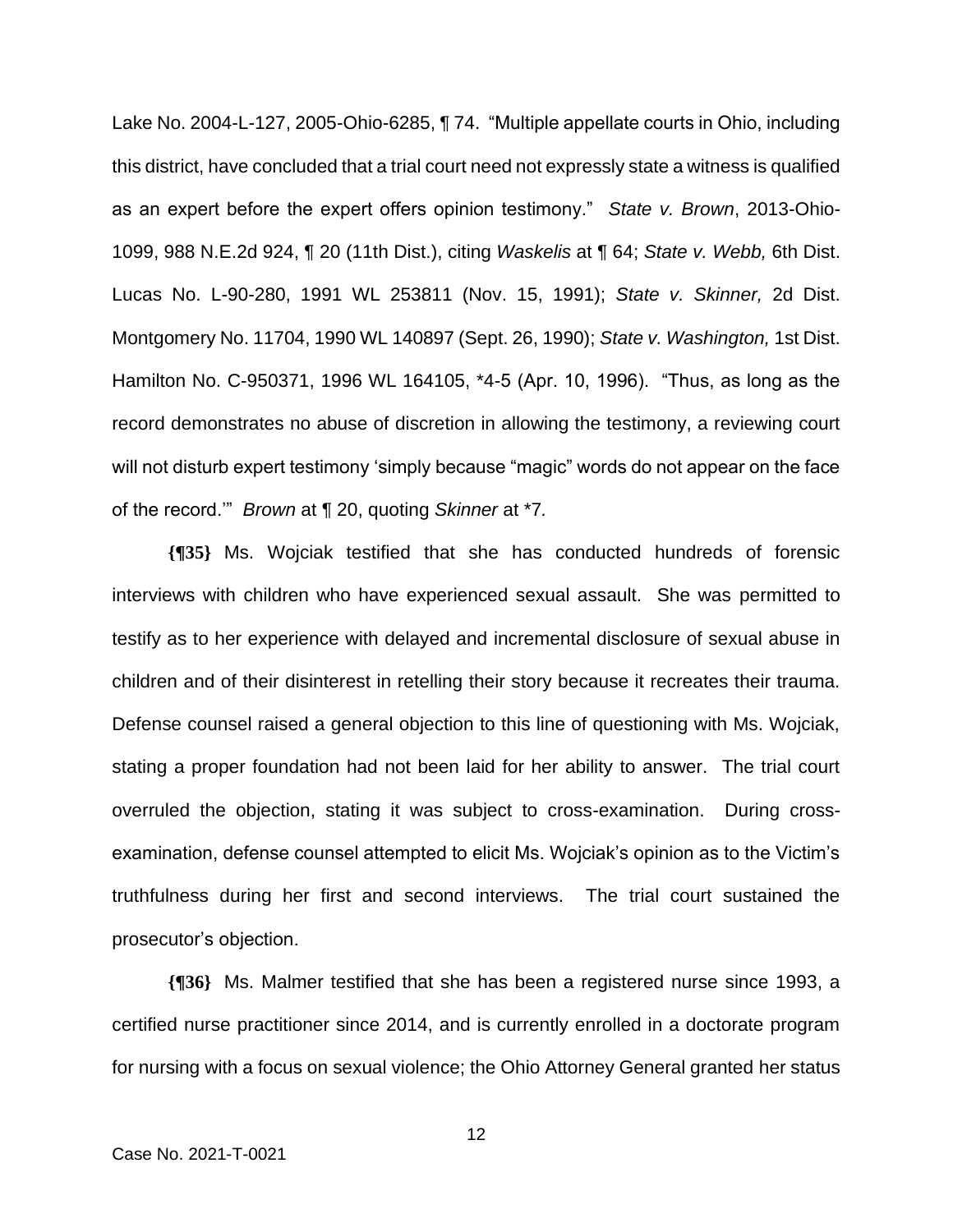as an expert examiner for sexual abuse; and she has personally examined over 2,000 children who have reported sexual abuse. She was permitted to testify as to the percentage of victims reporting penetration that have corroborating physical findings in an exam; that her lack of physical findings in the Victim's exam neither excludes the possibility of sexual abuse nor negates the Victim's disclosure. Defense counsel did not object to any portion of Ms. Malmer's testimony. Thus, Appellant has forfeited all but plain error review in this respect. *See Brown* at ¶ 19; *see also State v. Eagle*, 9th Dist. Wayne No. 04CA0003, 2004-Ohio-3255, ¶ 22.

**{¶37}** The trial court did not explicitly state that Ms. Wojciak and Ms. Malmer were qualified as expert witnesses. Nevertheless, the state laid an adequate foundation for the testimony of both witnesses in the field of sexually abused children and established that they possess the requisite skill, experience, training, and education required to qualify them as expert witnesses who could offer an opinion pursuant to Evid.R. 702. We therefore conclude that the trial court neither abused its discretion nor committed plain error by allowing them to offer this testimony*. See, e.g., Brown*, 2013-Ohio-1099, at ¶ 24 and *Waskelis*, 2012-Ohio-3030, at ¶ 65.

**{¶38}** Appellant's third assigned error lacks merit.

**{¶39}** Appellant's fourth and fifth assigned errors pertain to the trial court's denial of his request for an instruction on a lesser included offense:

> [4.] The trial court infringed upon and violated Appellant's right to remain silent and right not to testify when it ruled that it would only consider a lesser included offense if Appellant testifies.

> [5.] The trial court erred by failing to instruct the jury on the lesser included offenses requested by Appellant.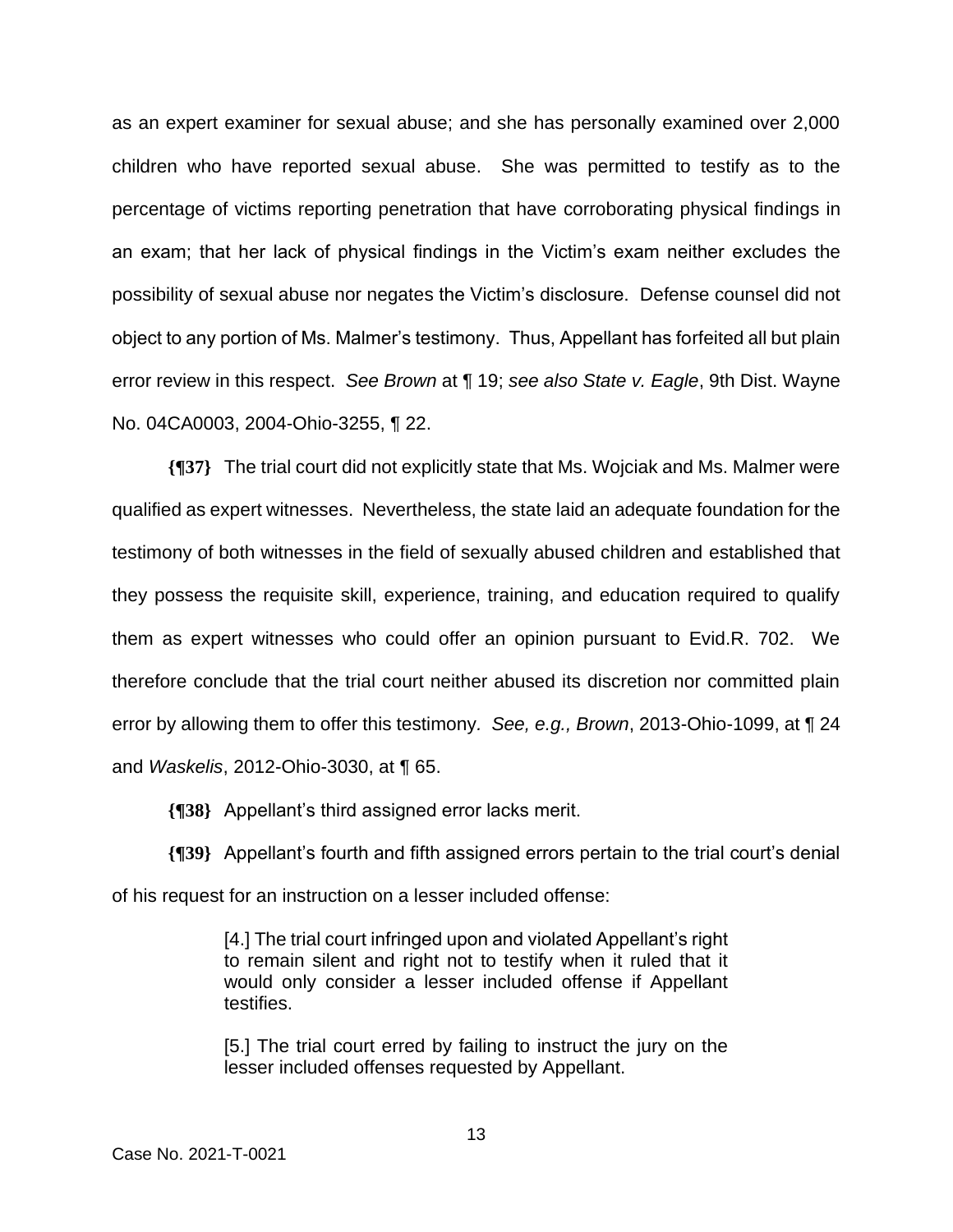**{¶40}** Appellant claims that the trial court erred by refusing to instruct the jury on the lesser included offense of gross sexual imposition, as defined in R.C. 2907.05(A)(4): "No person shall have sexual contact with another, not the spouse of the offender \* \* \* when \* \* \* [t]he other person \* \* \* is less than thirteen years of age, whether or not the offender knows the age of that person."

**{¶41}** "When the indictment or information charges an offense, including different degrees, or if other offenses are included within the offense charged, the jury may find the defendant not guilty of the degree charged but guilty of an inferior degree thereof or lesser included offense." R.C. 2945.74. *See also* Crim.R. 31(C) ("if lesser offenses are included within the offense charged, the defendant may be found not guilty of the degree charged but guilty of an inferior degree thereof, or of a lesser included offense").

**{¶42}** "A criminal defendant is entitled to a lesser-included-offense instruction, however, only where the evidence warrants it." (Citation omitted.) *State v. Kidder,* 32 Ohio St.3d 279, 280, 513 N.E.2d 311 (1987). "When a lesser included offense instruction is requested, the trial court's task is twofold: 'first, it must determine what constitutes a lesser included offense of the charged crime; second, it must examine the facts and ascertain whether the jury could reasonably conclude that the evidence supports a conviction for the lesser offense and not the greater.'" *State v. Arcuri*, 11th Dist. Trumbull No. 2015-T-0123, 2016-Ohio-8254, ¶ 64, quoting *Kidder* at 280.

> In determining whether an offense is a lesser included offense of another, a court shall consider whether one offense carries a greater penalty than the other, whether some element of the greater offense is not required to prove commission of the lesser offense, and whether the greater offense as statutorily defined cannot be committed without the lesser offense as statutorily defined also being committed.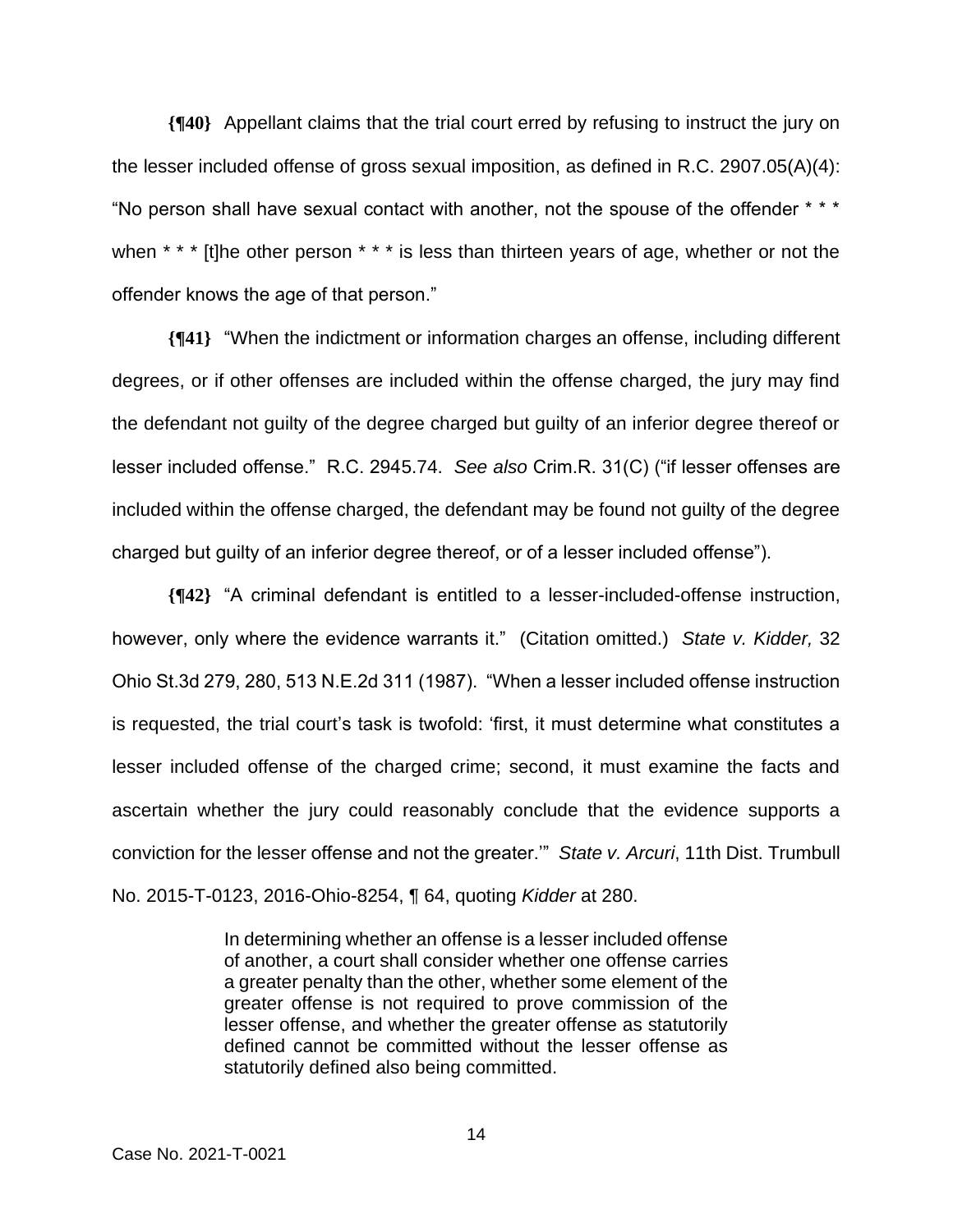*State v. Evans,* 122 Ohio St.3d 381, 2009-Ohio-2974, 911 N.E.2d 889, paragraph two of the syllabus.

**{¶43}** Gross sexual imposition is a lesser-included offense of rape. *State v. Smith,*  \_\_ Ohio St.3d \_\_\_, 2022-Ohio-269, \_\_\_ N.E.3d \_\_\_, ¶ 13, citing *State v. Johnson,* 36 Ohio St.3d 224, 522 N.E.2d 1082 (1988), paragraph one of the syllabus. The difference between the two offenses is that gross sexual imposition is based on "sexual contact," whereas rape is based on "sexual conduct." For present purposes, "sexual contact" means "any touching of an erogenous zone of another," such as the pubic region, "for the purpose of sexually arousing or gratifying either person"; "sexual conduct" means "the insertion, however slight, of any part of the body \* \* \* into the vaginal \* \* \* opening of another." R.C. 2907.01(B) & (A). Thus, if Appellant only touched the Victim's pubic region, without penetration of the vaginal opening, he would be guilty of gross sexual imposition rather than rape.

**{¶44}** A criminal defendant is not entitled to a jury instruction on gross sexual imposition as a lesser included offense of rape where the defendant has denied participation in the alleged offense, *and* the jury, considering such defense, could not reasonably disbelieve the victim's testimony as to 'sexual conduct,' R.C. 2907.01(A), and, at the same time, consistently and reasonably believe her testimony on the contrary theory of mere 'sexual contact,' R.C. 2907.01(B).

(Emphasis added.) *Johnson* at paragraph two of the syllabus; *State v. Thomas,* 40 Ohio St.3d 213, 533 N.E.2d 286 (1988), paragraph two of the syllabus ("[e]ven though an offense may be statutorily defined as a lesser included offense of another, a charge on such lesser included offense is required only where the evidence presented at trial would reasonably support both an acquittal on the crime charged and a conviction upon the lesser included offense").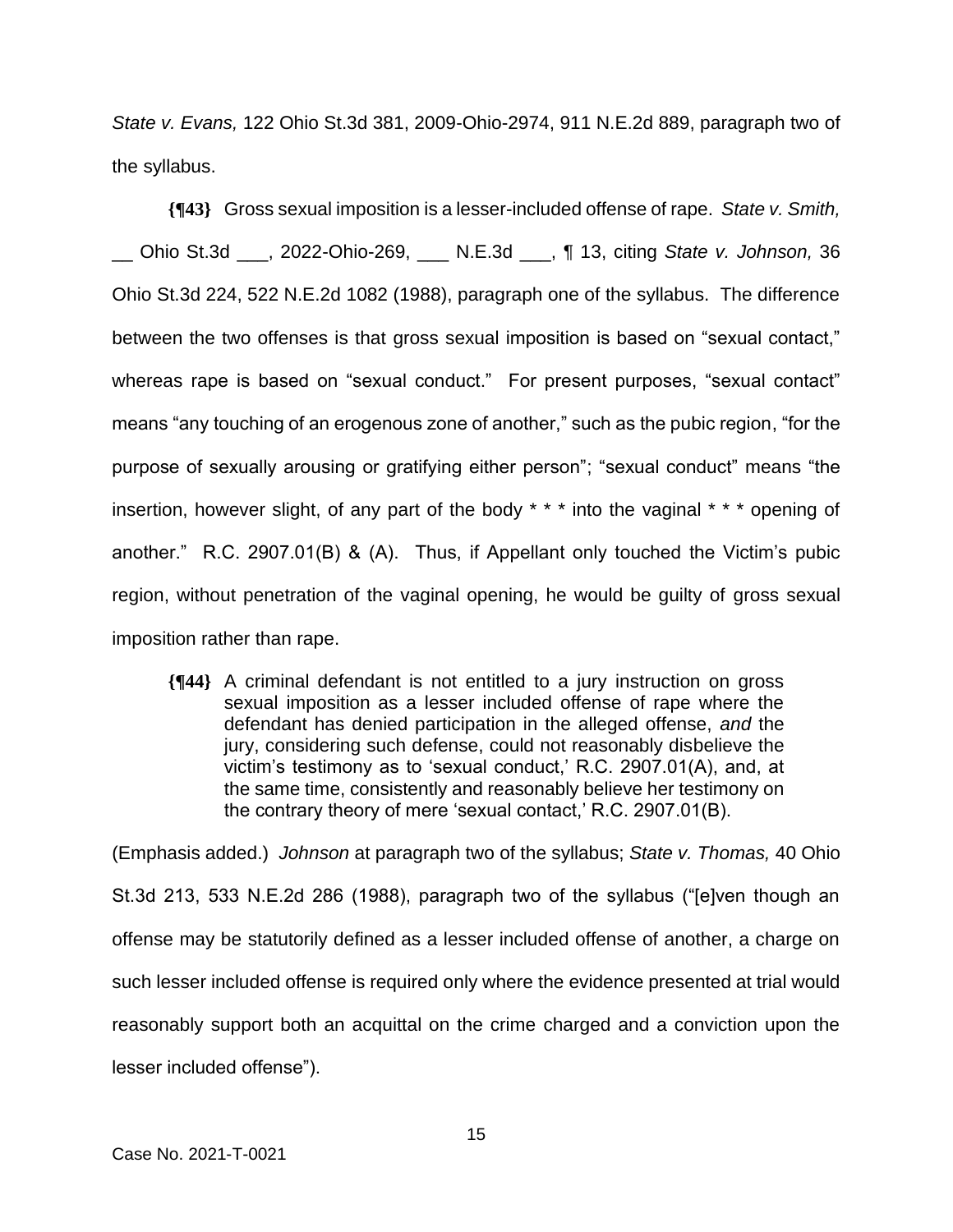**{¶45}** The Supreme Court of Ohio has offered various pronouncements as to the standard of review. For instance, in *State v. Wilkins,* 64 Ohio St.2d 382, 388, 415 N.E.2d 303 (1980), the Supreme Court held: "If under any reasonable view of the evidence it is possible for the trier of fact to find the defendant not guilty of the greater offense and guilty of the lesser offense, the instruction on the lesser included offense *must* be given. The evidence must be considered in the light most favorable to defendant." (Emphasis added.) Then, in *State v. Wine*, 140 Ohio St.3d 409, 2014-Ohio-3948, 18 N.E.3d 1207, the Supreme Court used language suggesting the trial court has discretion in determining whether to give a lesser included offense instruction: "whether to include such jury instructions lies within the discretion of the trial court and depends on whether the evidence presented could reasonably support a jury finding of guilt on a particular charge"; "[t]he law, the evidence presented, and the discretion of the trial judge play a role in whether lesser-included-offense instructions are appropriate." *Id.* at ¶ 1 & ¶ 21; *see also State v. Adams,* 144 Ohio St.3d 429, 2015-Ohio-3954, 45 N.E.3d 127, ¶ 240 ("[a]n appellate court reviews a trial court's refusal to give a requested jury instruction for abuse of discretion"). The *Wine* Court also stressed, however, "that a charge on a lesser included offense is *required* when the facts warrant it and improper when the facts do not warrant it:

> If the trier of fact could *reasonably* find against the state and for the accused upon one or more of the elements of the crime charged and for the state on the remaining elements, which by themselves would sustain a conviction on a lesser-included offense, then a charge on the lesser-included offense is required.

> Conversely, if the jury could not reasonably find against the state on an element of the crime, then a charge on a lesserincluded offense is not only not required, but is also improper.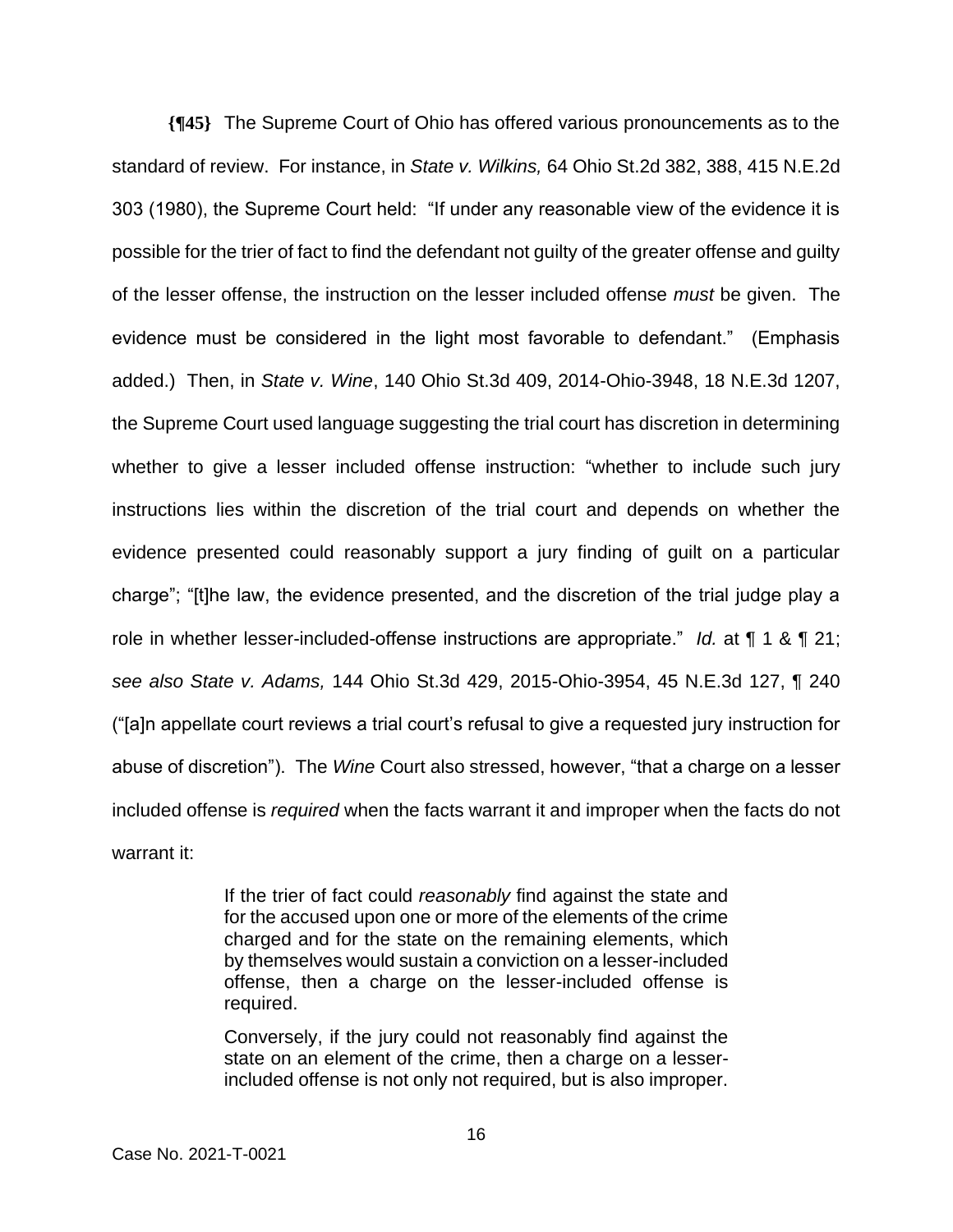(Emphasis added and emphasis sic.) *Id.* at ¶ 20, quoting *State v. Kilby*, 50 Ohio St.2d 21, 24-25, 361 N.E.2d 1336 (1977).

**{¶46}** This court has previously acknowledged, however, that because "the trial court essentially engages in a sufficiency of the evidence analysis in determining whether to give a lesser-included-offense instruction[, a]n analysis of the sufficiency of evidence is a legal analysis, not one subject to the discretion of the trial court." *State v. Harper*, 11th Dist. Trumbull No. 2017-T-0096, 2018-Ohio-2581, ¶ 58, citing *Thompkins*, 78 Ohio St.3d at 386 ("In essence, sufficiency is a test of adequacy. Whether the evidence is legally sufficient to sustain a verdict is a question of law."). As stated in *Wine*, "The trial court must give an instruction on a lesser included offense if under any reasonable view of the evidence it is possible for the trier of fact to find the defendant not guilty of the greater offense and guilty of the lesser offense." *Wine* at ¶ 34; *see also Harper* at ¶ 58. "Accordingly, we review the trial court's decision with regard to the sufficiency necessary to give the [lesser included] instruction de novo as a matter of law and without deference to the trial court." *Harper* at ¶ 58.

**{¶47}** Here, the evidence presented does not reasonably support a finding that Appellant only touched the Victim's pubic region, without even the slightest insertion of his finger into her vaginal opening. The Victim's testimony was unequivocal in this regard. She testified that he touched her "private part" and then put his finger "in" her "private part." She testified that she "felt it" inside and that it felt "weird and uncomfortable." There is no contrary evidence from which it could reasonably be inferred that Appellant stopped short of penetration. Therefore, because the jury could not find Appellant guilty of the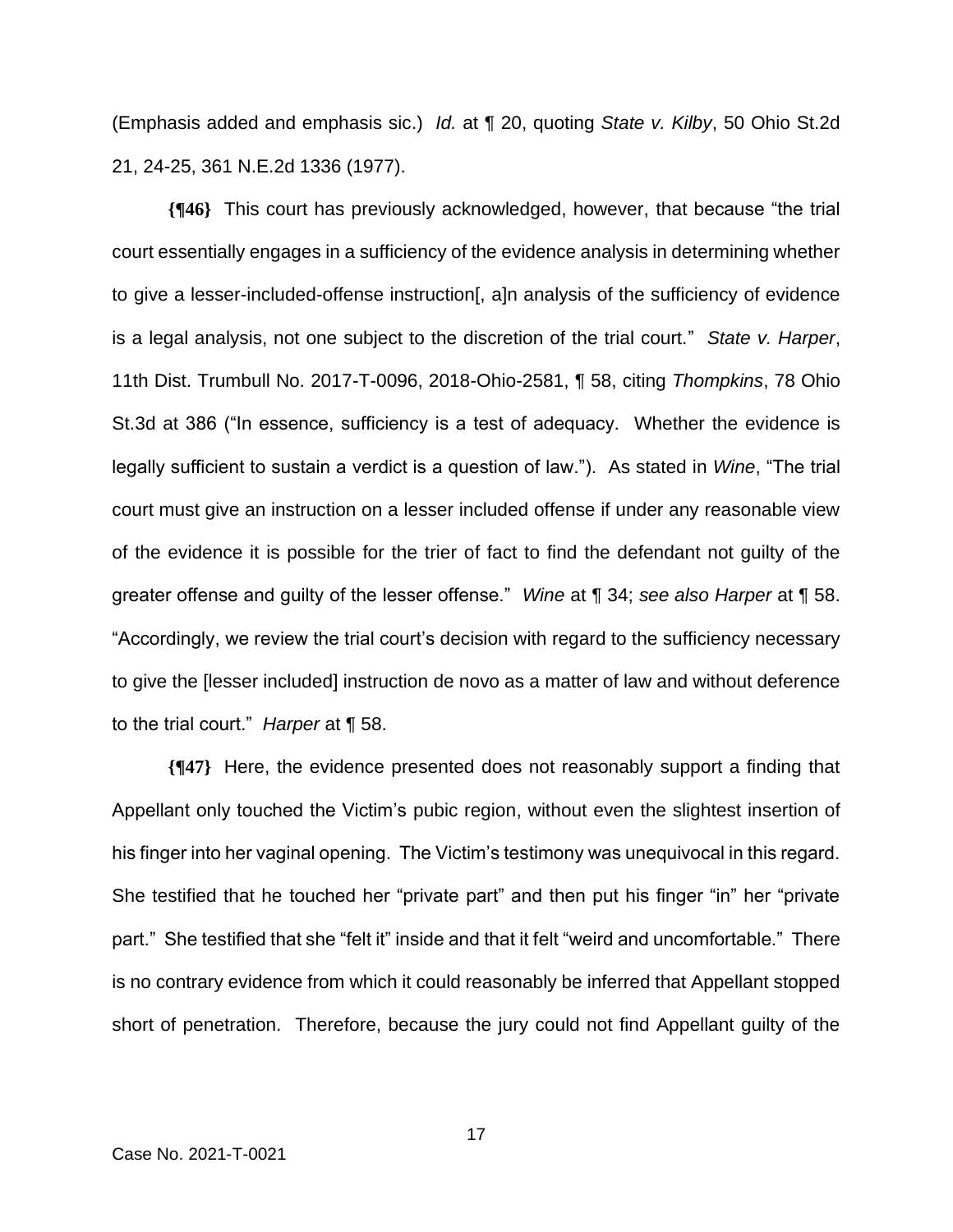lesser included offense, the trial court was neither permitted nor required to instruct the jury on gross sexual imposition.

**{¶48}** On appeal, Appellant also claims he was entitled to an instruction on the offense of sexual imposition, in violation of R.C. 2907.06(A)(1) or (4):

> (A) No person shall have sexual contact with another, not the spouse of the offender \* \* \* when any of the following applies:

> (1) The offender knows that the sexual contact is offensive to the other person \* \* \* or is reckless in that regard.

> (4) The other person \* \* \* is thirteen years of age or older but less than sixteen years of age, whether or not the offender knows the age of such person \* \* \*.

**{¶49}** Rape, as defined in R.C. 2907.02(A)(1)(b)—engaging in sexual conduct with another who is not the offender's spouse and who is less than thirteen years of age, regardless of whether the offender knows the age—can be committed without sexual imposition, as defined in R.C. 2907.06(A)(1), also being committed. Thus, it is not a lesser included offense. *See Evans*, 2009-Ohio-2974, at paragraph two of the syllabus. And sexual imposition as defined in R.C. 2907.06(A)(4) does not apply here because the Victim was less than thirteen years of age. Thus, the trial court did not err by refusing to instruct the jury on the offense of sexual imposition.

**{¶50}** Finally, Appellant claims the trial court violated his constitutional right to remain silent and right not to testify by refusing to provide the requested instruction on "sexual contact." *See* the Fifth Amendment to the U.S. Constitution ("No person \* \* \* shall be compelled in any criminal case to be a witness against himself \* \* \*."); *see also* the Fourteenth Amendment (protecting the individual's Fifth Amendment right against selfincrimination from abridgment by the States).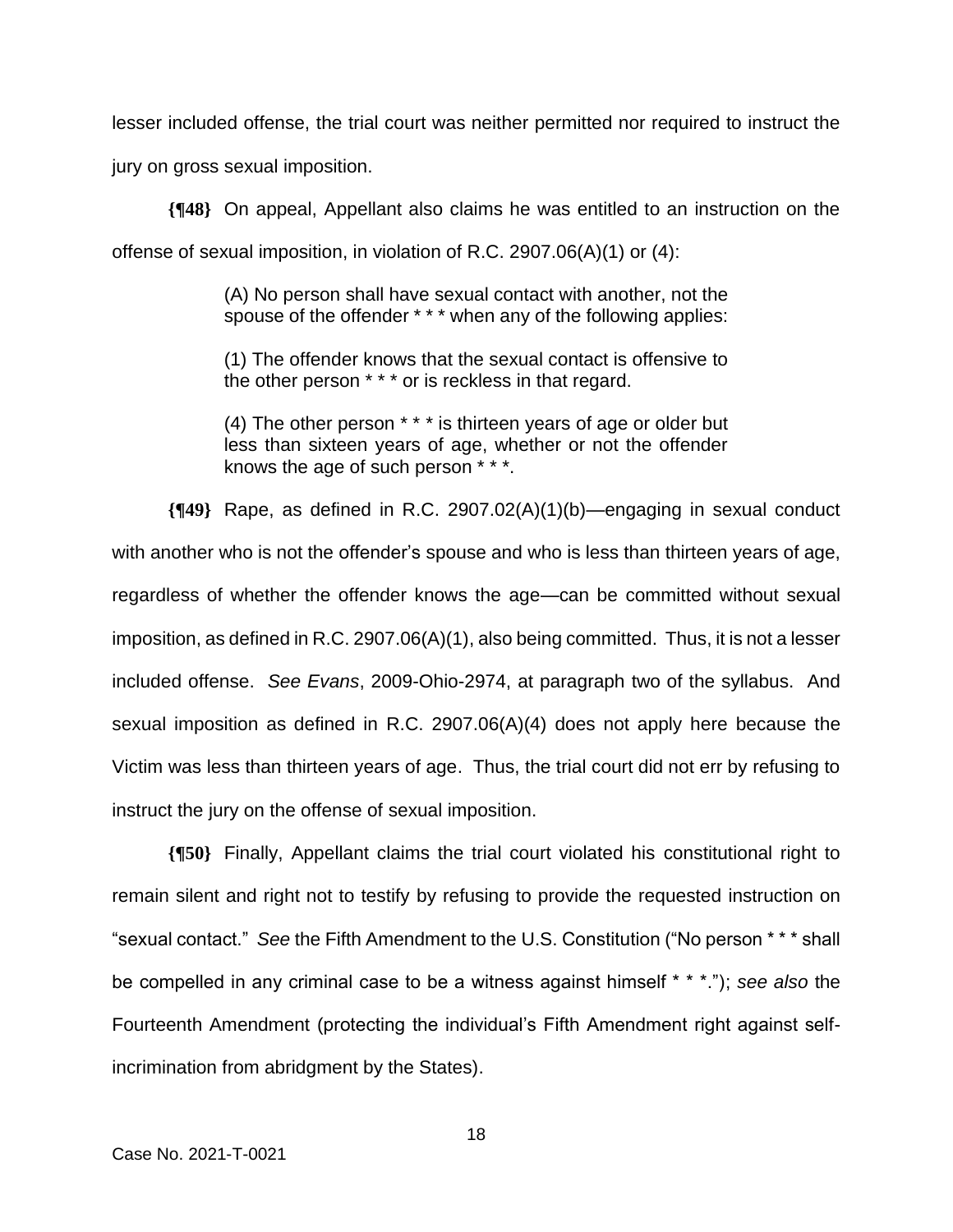**{¶51}** Appellant's argument is based on the following exchange that occurred at

the close of the state's case:

THE COURT: All right. As the case stands right now, there are no lesser included offenses. There's been no evidence to support anything other than the original charge. That could change if your client testifies or not depending on what he testifies to.

\* \* \*

[DEFENSE COUNSEL]: Your Honor, concerning – circling back to the lesser included charge, there was testimony from the stand from [the Victim] herself. She first testified that she was touched on the outside of her private. And then she changed her testimony that it was on the inside of the private. So I think that the jury could reasonably consider the definition of sexual conduct versus sexual contact to provide the inclusion of a lesser included.

THE COURT: At this time, I would wholeheartedly disagree. There's been no testimony in this case other than her's that there was contact and penetration. So the only way that's going to change is if he takes the stand, he could submit testimony to create a question of fact to a lesser included offense but without his testimony, there is no way I can see that as a relevant lesser included.

[DEFENSE COUNSEL]: And I think it's just hypothesis if he were to testify, I think there would be a general denial so I don't know if that would even create –

THE COURT: Well, that's why I said it depends on what he testifies to.

[DEFENSE COUNSEL]: Yeah.

THE COURT: So as it stands today, there is no evidence to support a lesser included. But that could change depending on the testimony.

[DEFENSE COUNSEL]: And for the record, I'm requesting it and I understand the Court's position.